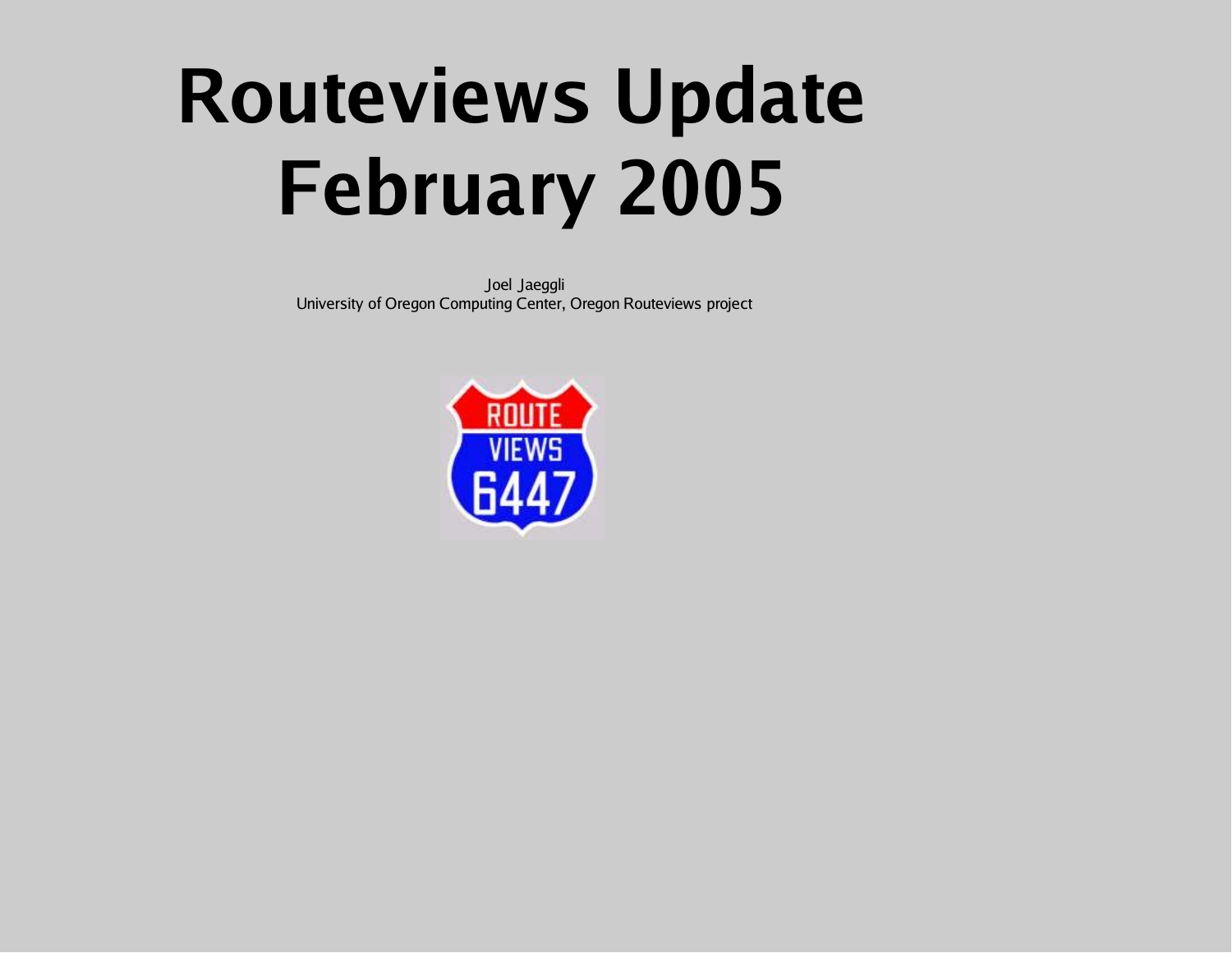**This work was supported by:**

#### **National Science Foundation**

NSF Award #0323769 The Oregon Route-Views project

#### **DARPA**

Subaward "Monitoring and Analysis of Routing Dynamics and Path Redundancy in the Global Internet (NETPATH)"

**University of Oregon Cisco Systems Juniper Networks Sprint**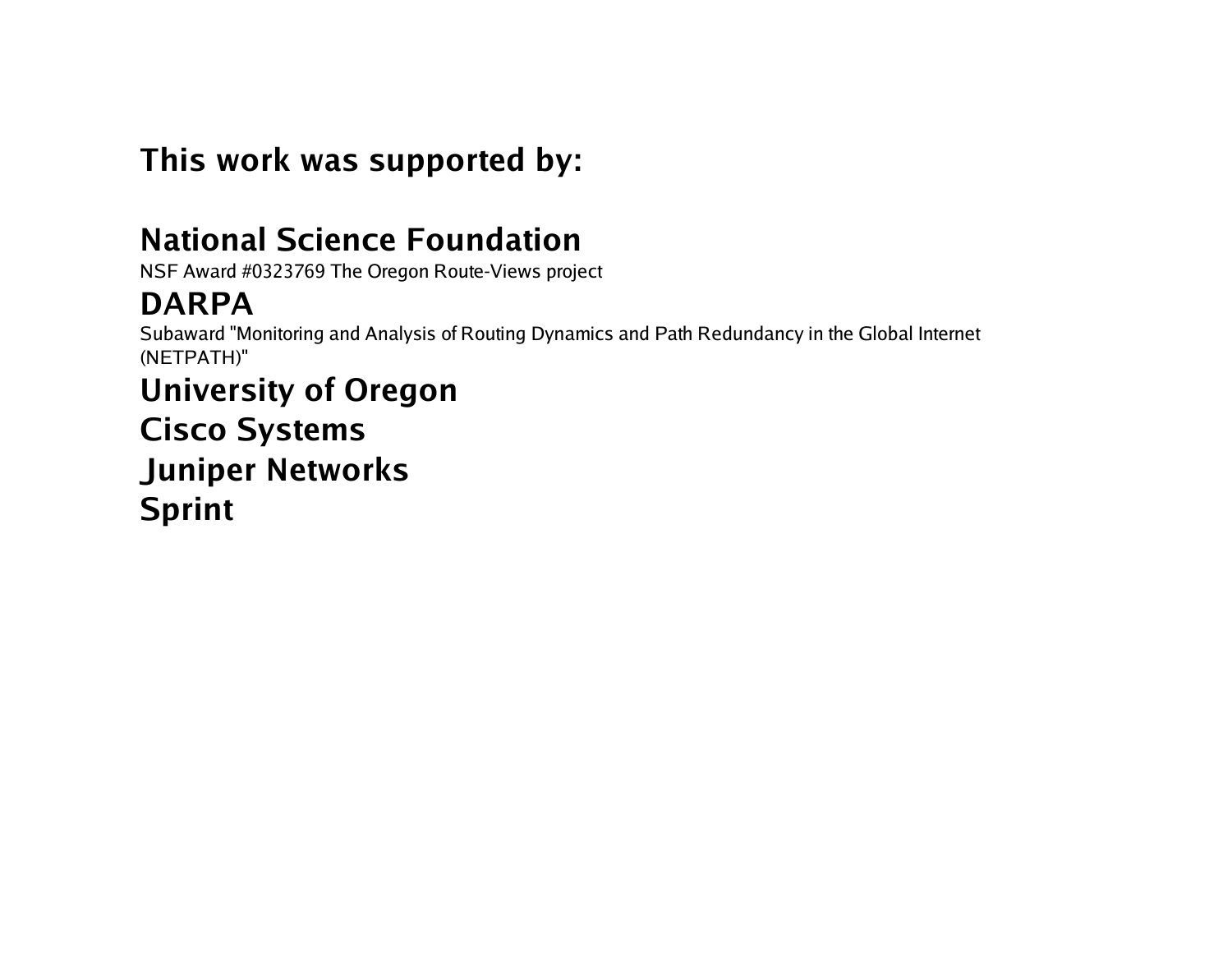## **Agenda Overview**

- **What is it**
- **History**
- **Current efforts**
- **New efforts**
- **Participation**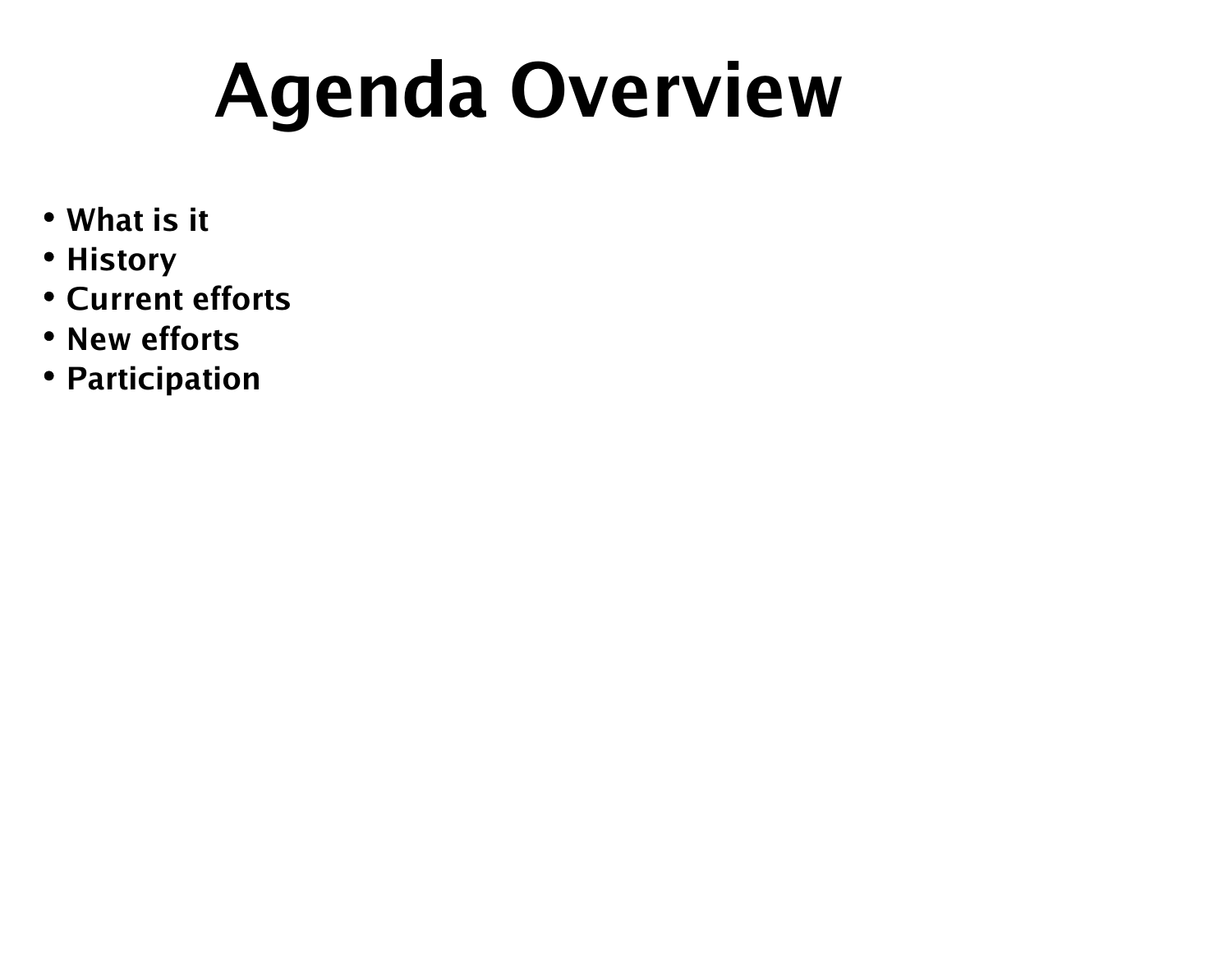### **What is Routeviews**

- **8 routers That collect realtime information about the global routing systems through BGP sessions.**
- **A repository of historical data on the state of global routing going back to 1997.**
- **A research tool.**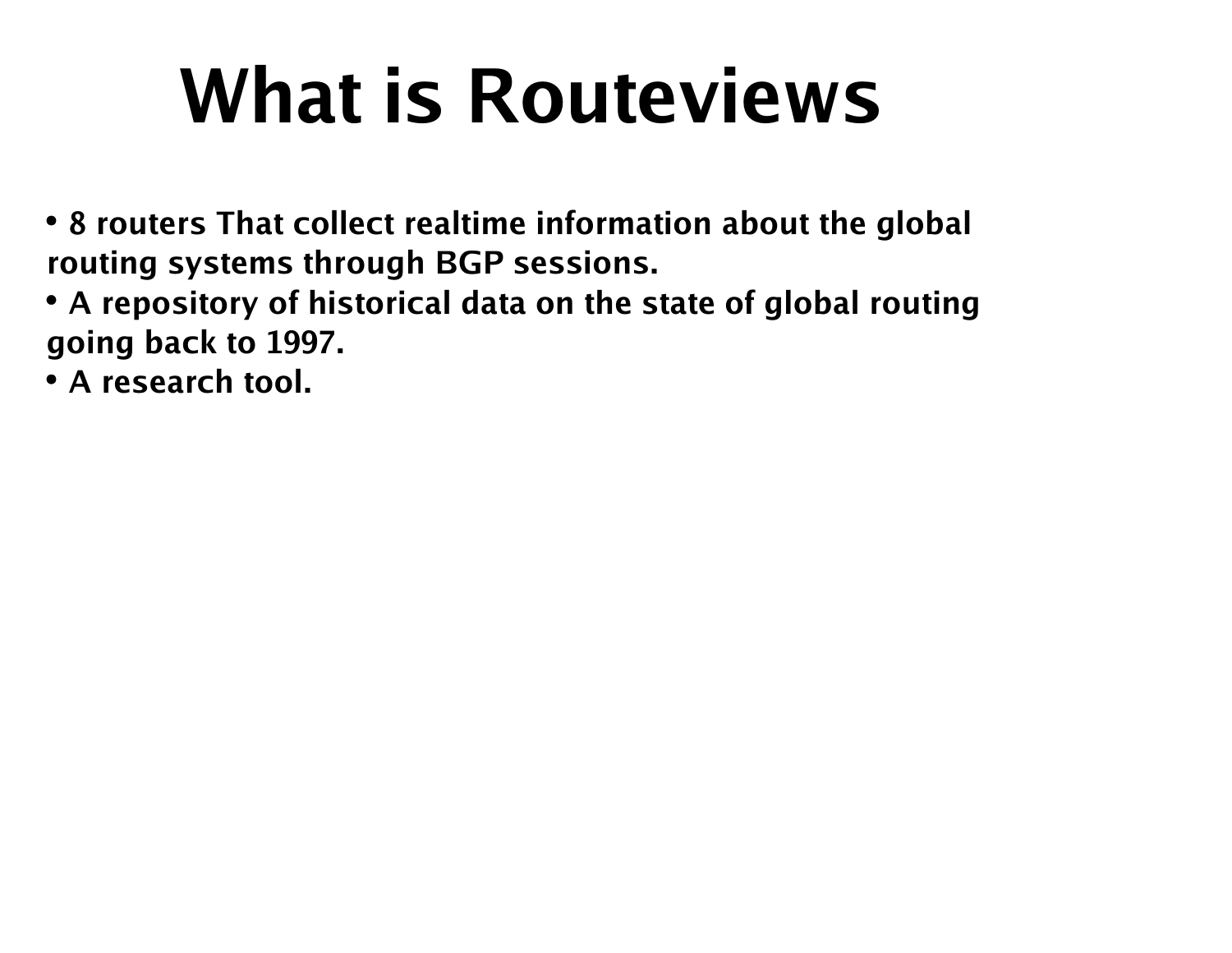- **1995 route-views.oregon-ix.net is born.**
- **Routeviews began as a purely operational tool.**
	- **We needed a way to look at how providers saw our routes.**
	- **Looking Glasses were still in the future.**
- **Randy Bush (RAINET) gave us a view from MAE-WEST**
- **People started using it and contributing views.**
- **November 1997 NLANR/MOAT project begins archiving data by dumping output of show ip bgp at daily intervals.**
- **People started to use the data for really interesting applications.**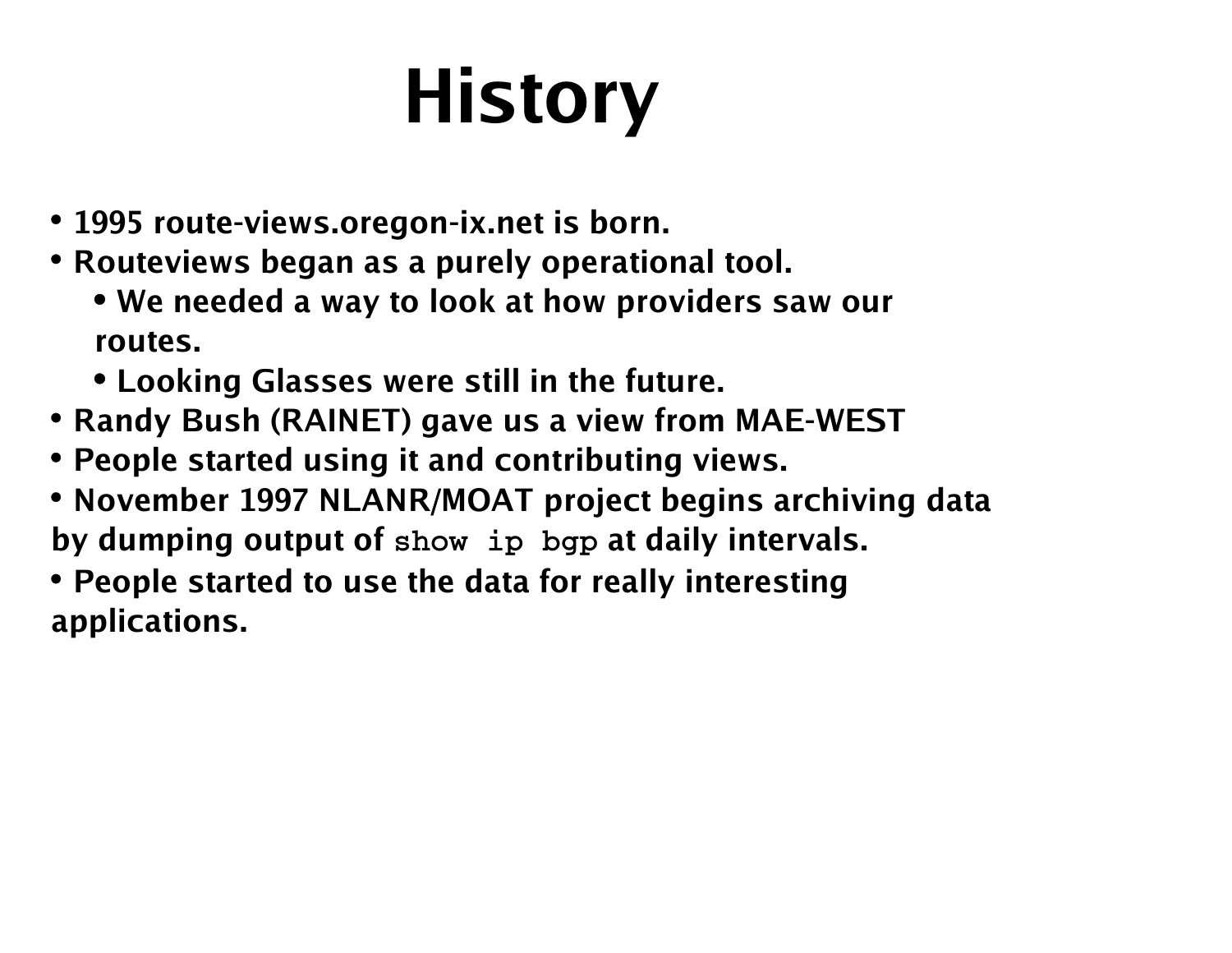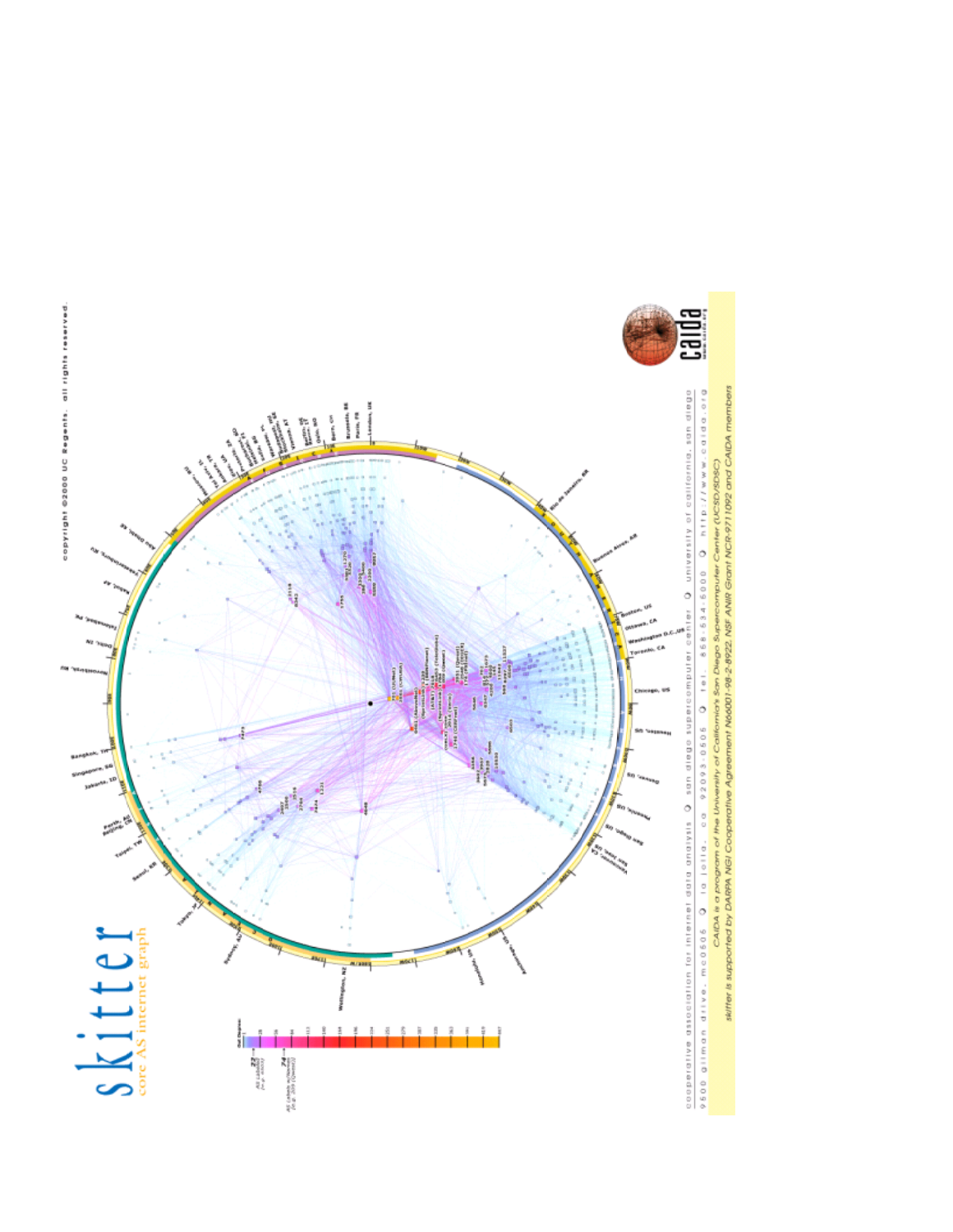**By mid-2000 scalablity problems began to affect the stability of existing Routeviews router (7200VXR NPE-400 512MB) which was accepting 50+ multi-hop BGP feeds and around 5000 interactive logins a day**

- **At the same time it was becoming obvious that researchers, and some operators had needs that were not being met by any existing data collection methods.**
- **In march of 2001 the Routeviews project began collecting show ip bgp dumps at 2 hour intervals, an effort that continues to this day.**
- **October 2001 route-views2.oregon-ix.net is born. route-views2 is Zebra BGPD running on Linux.**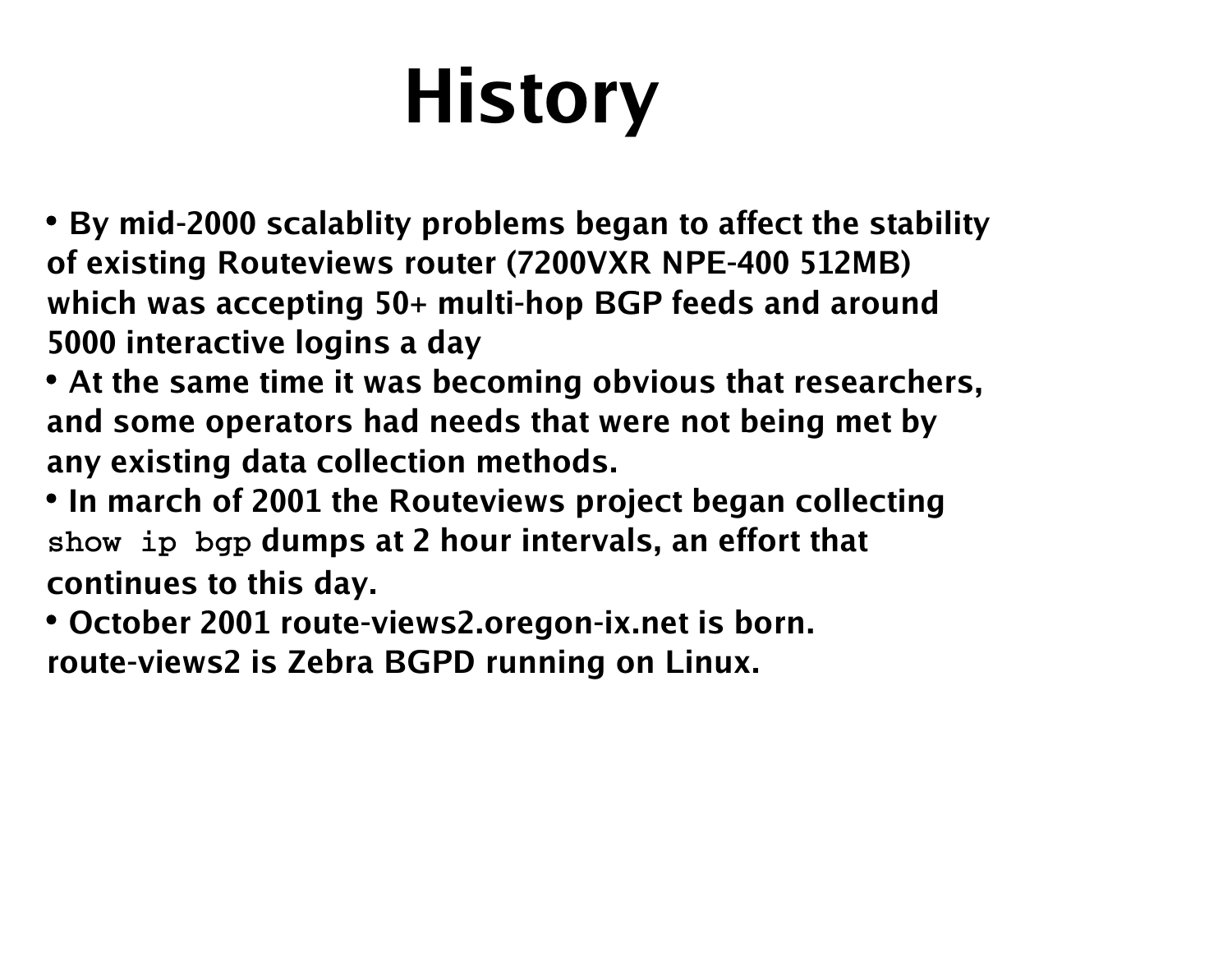- **Initially route-views2 is not a complete success**
	- **At the time zebra couldn't handle ~60 peers**
	- **The BGPD cli was slow enough that it proved to be unusable**
- **So... we solicited peers for route-views2 rather than replace the route-views service with it.**
- **Upgrade to route-views performed (NPE-1G)**
- **Zebra allowed for better collection methods.** 
	- **MRT formatted dumps of the RIB could be performed locally every hour directly on route-views2.**
	- **BGP updates could be logged as they happened, again in MRT format.**
- **New service archive.routeviews.org is deployed to aggregate all existing routviews data collection in one place.**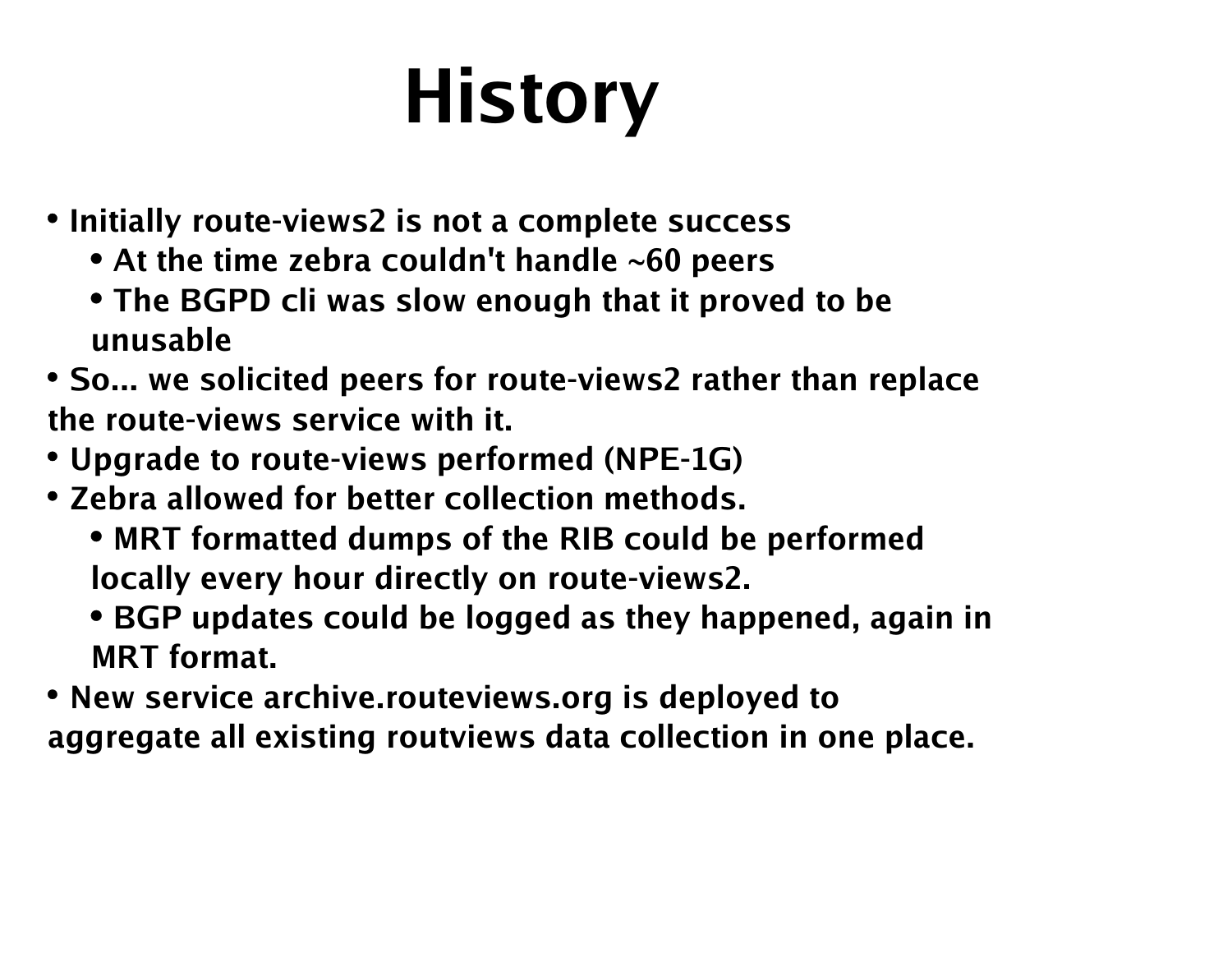**As high-resolution data becomes available two more problems become apparent.**

- **MRT has a 1 second resolution.**
- **Researchers point out that some events in the data appear be the product of the multihop BGP sessions to routeviews routers, rather than the BGP speakers themselves.**
- **A new effort is started to place routeviews routers directly on Internet Exchange fabrics.**
- **The first of the new routeviews routers goes online July 2003 at dix-ie Otemachi thanks to the WIDE project.**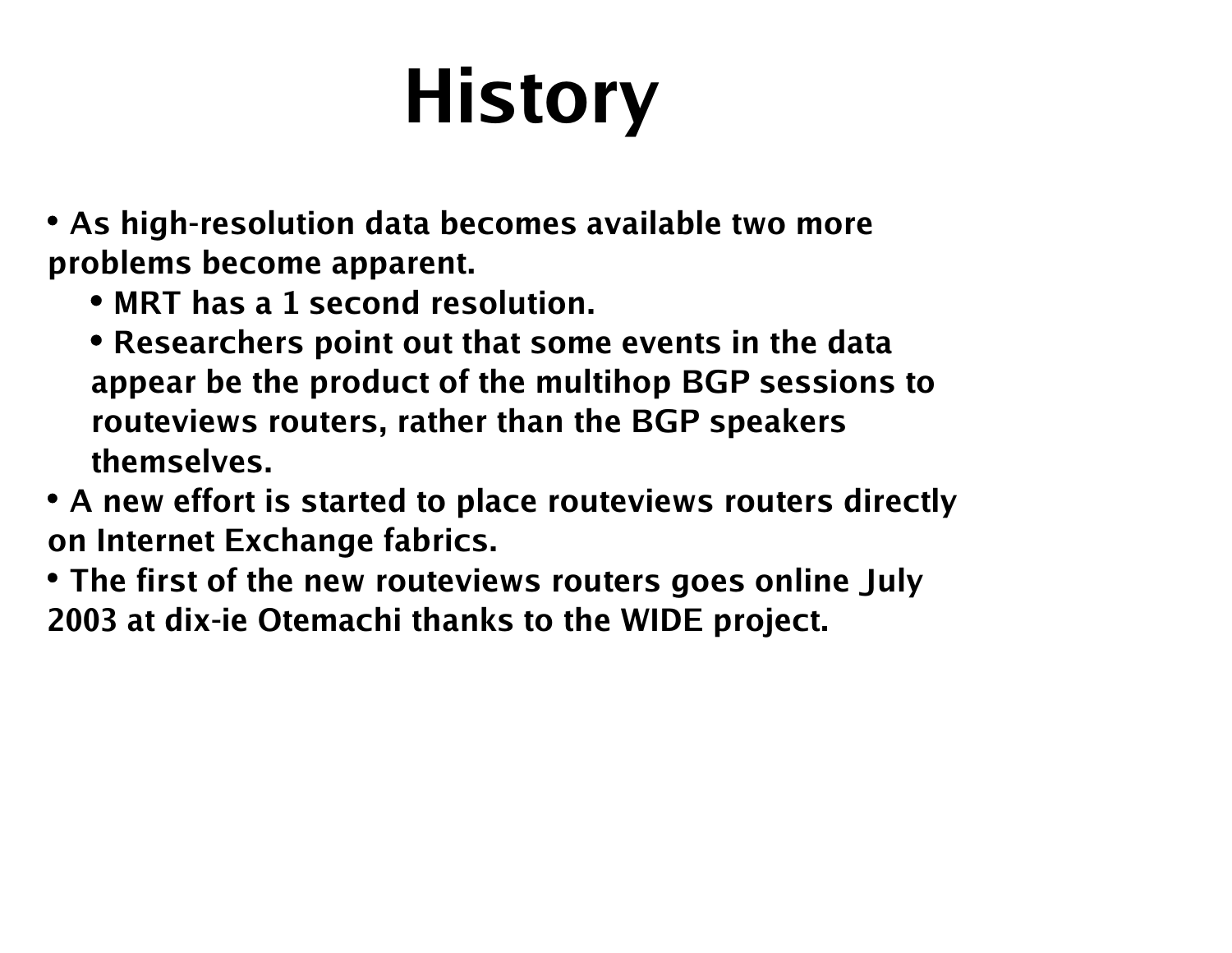- **route-views.wide is followed by:**
	- **route-views.isc located at PAIX Palo Alto CA USAOctober 2003**
	- **route-views.linx located at LINX London GB March 2004**
	- **route-views.eqix located at Equinix Ashburn VA USA May 2004**
- **Early 2003 John Heasely takes 1 year sabbatical from Verio to become Routeviews' first full time employee.**
- **route-views6 begins accepting ipv6 BGP feeds May 2003.**
- **fall 2004 Zebra hacking continues with the addition of (limited) support for tcp-md5 (rfc2385) to routeviews collectors.**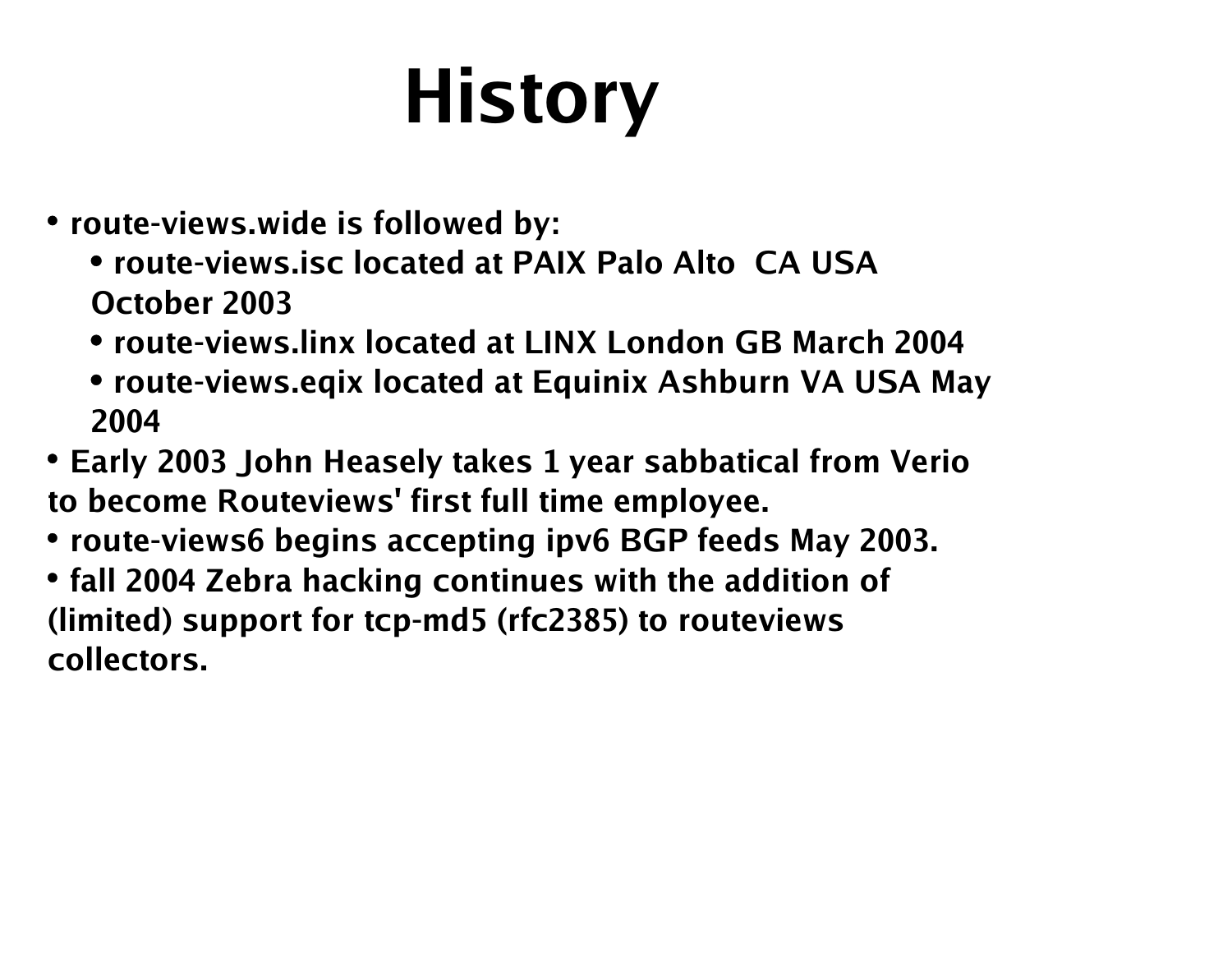#### **Current Efforts**

- **Mike Witt joins the the Routeviews project.**
- **Continued operation and maintenance of Routeviews collectors and archive**
- **Tool development.**
	- **BGPlay http://bgplay.uoregon.edu**
	- **IP to ASN DNS Zones**
- **Collaboration with researchers**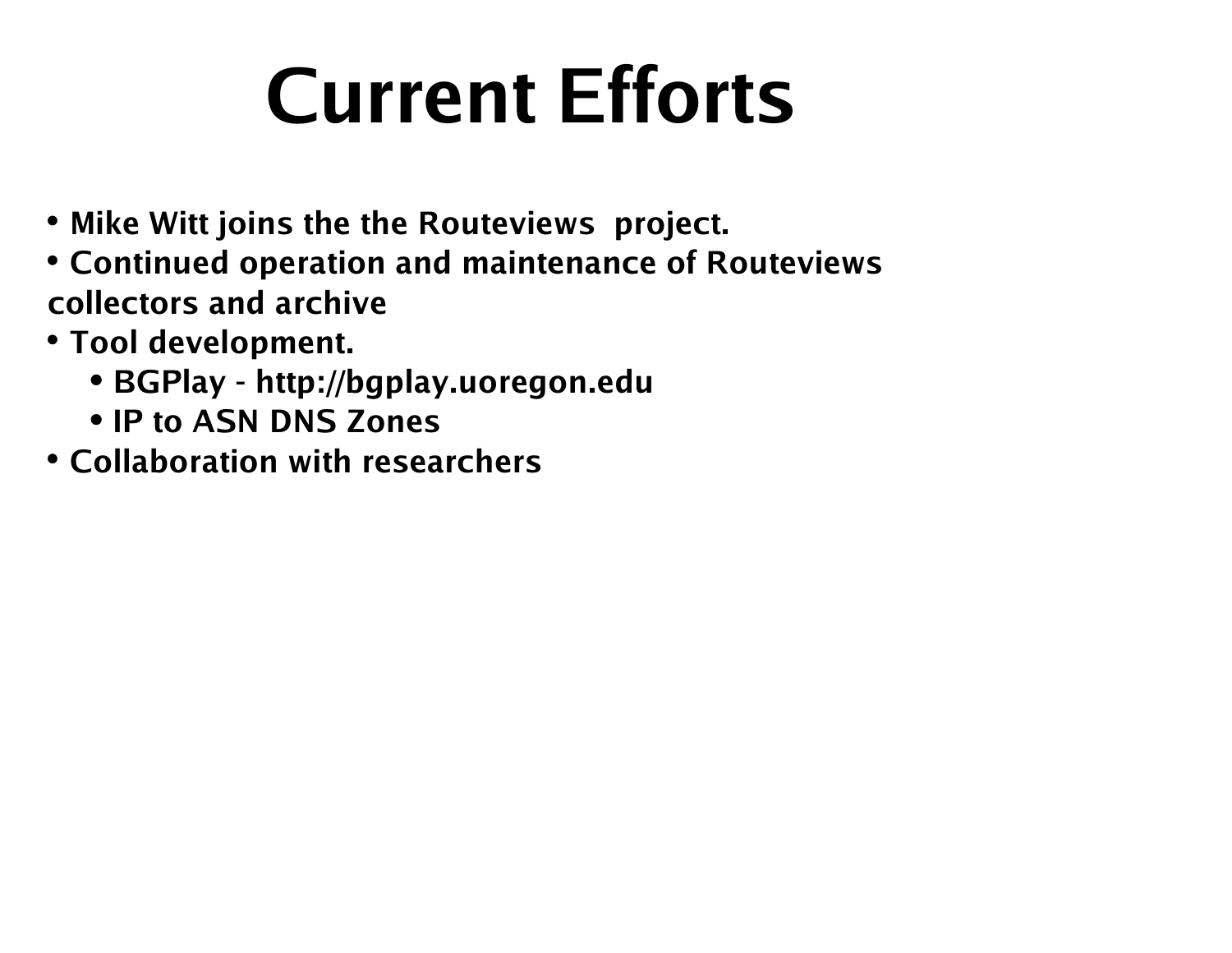#### **BGPlay**

**BGPlay is a Java application which displays animated graphs of the routing activity of a certain prefix within a specified time interval. Its graphical nature makes it much easier to understand how BGP updates affect the routing of a specific prefix than by analyzing the updates themselves.**

**The BGPlay database stores the last 10 days of data provided by the Route Views project data archive.** 

**BGPlay was designed and written by the Computer Networks Research Group at Roma Tre University. Contributors, in alphabetical order, are Lorenzo Colitti, Giuseppe Di Battista, Ilaria De Marinis, Federico Mariani, Maurizio Pizzonia, and Maurizio Patrignani.**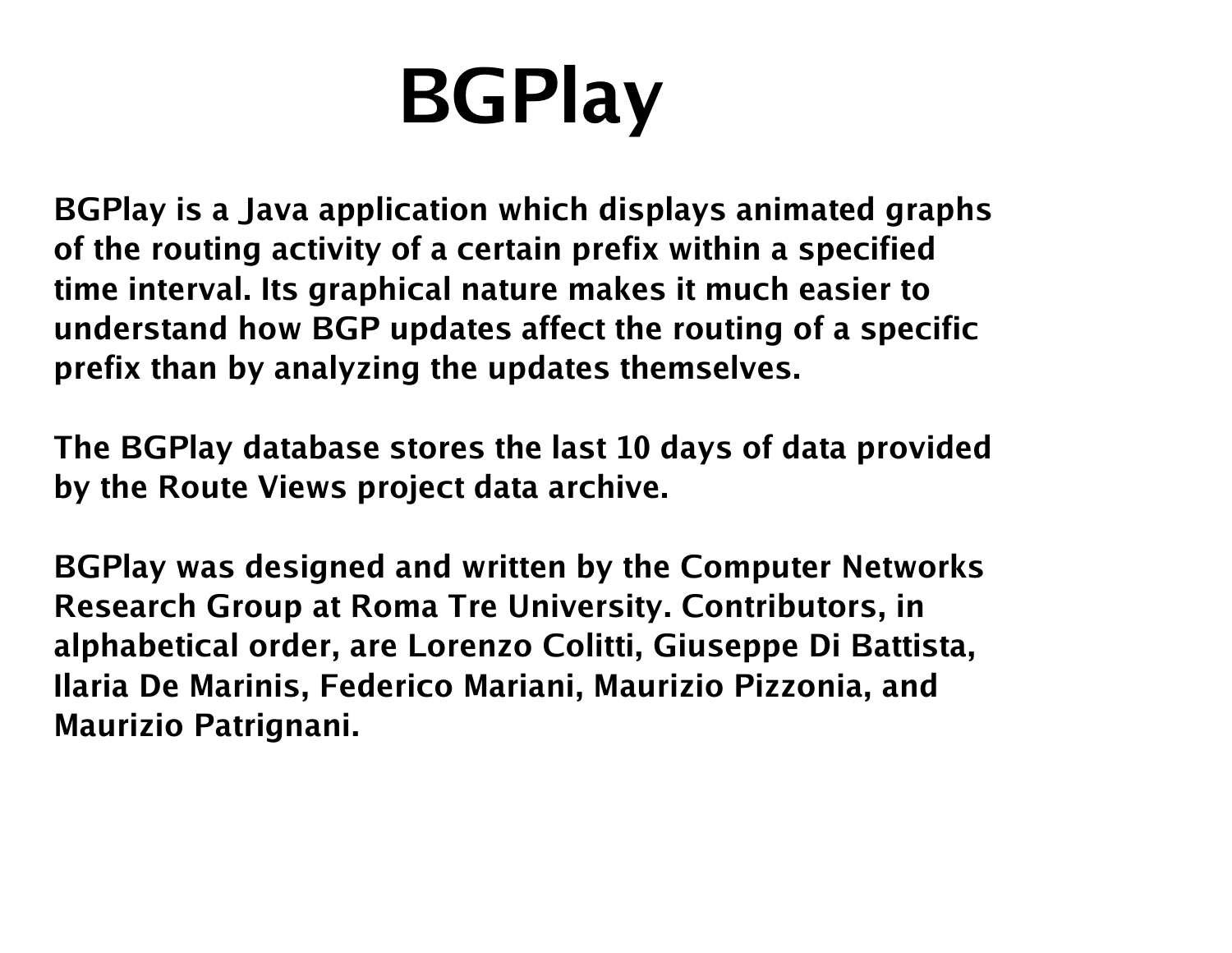#### **BGPlay**

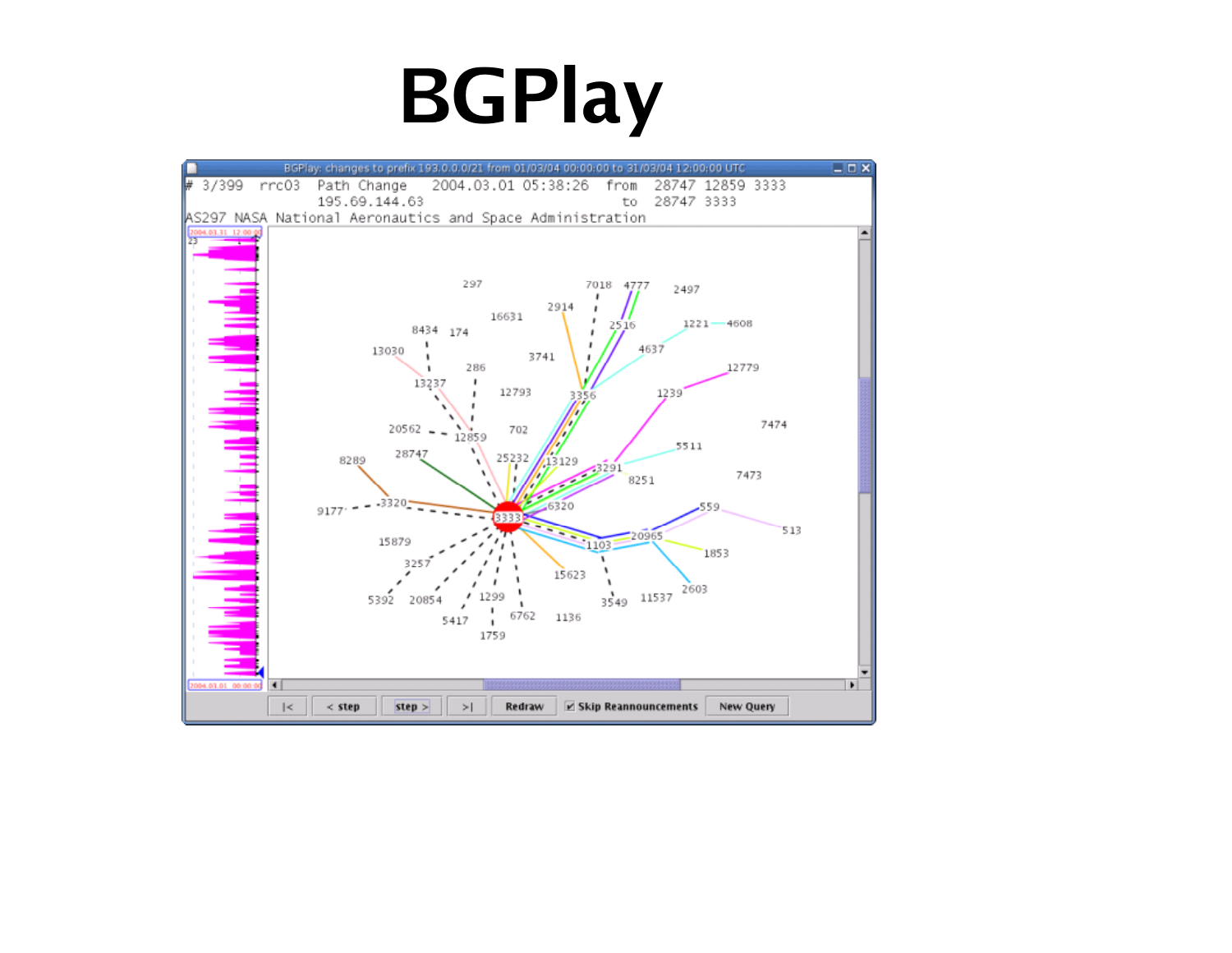## **DNS - IP to ASN/ASPATH**

**There are two queryable subdomains of TXT records in routeviews.org**

- **asn.routeviews.org resolves a reversed ipv4 address or prefix to the origin AS prefix and prefix lengthof the best route as seen by route-views2.routeviews.org**
- **aspath.routeviews.org same idea, but resolves to the full AS path**
- **example:**

**host -t txt 35.32.223.128.asn.routeviews.org 35.32.223.128.asn.routeviews.org text "3582" "128.223.0.0" "16"**

**Zone Files are reconstituted twice daily and are available for download.**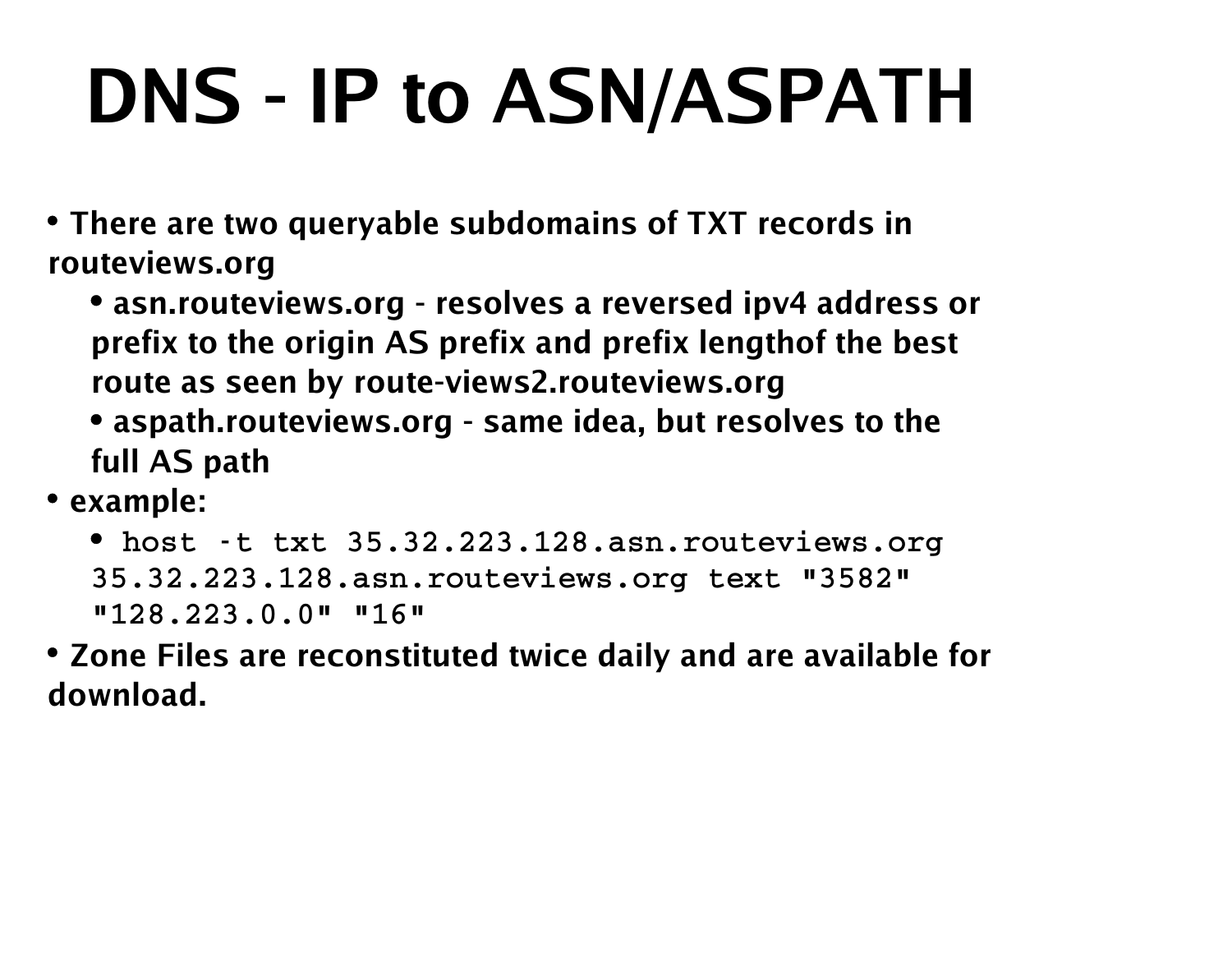#### **Current Efforts**

#### Routeviews peer counts

| Router                          | Platform | Peers |    |
|---------------------------------|----------|-------|----|
| route-views.routeviews.org      | Cisco    |       | 70 |
| route-views2.routeviews.org     | zebra    |       | 45 |
| route-views3.routeviews.org     | juniper  |       | 36 |
| route-views6.routeviews.org     | zebra    |       | 13 |
| route-views.eqix.routeviews.org | zebra    |       | 5  |
| route-views.isc.routeviews.org  | zebra    |       | 14 |
| route-views.linx.routeviews.org | zebra    |       | 23 |
| route-views.wide.routeviews.org | zebra    |       | 10 |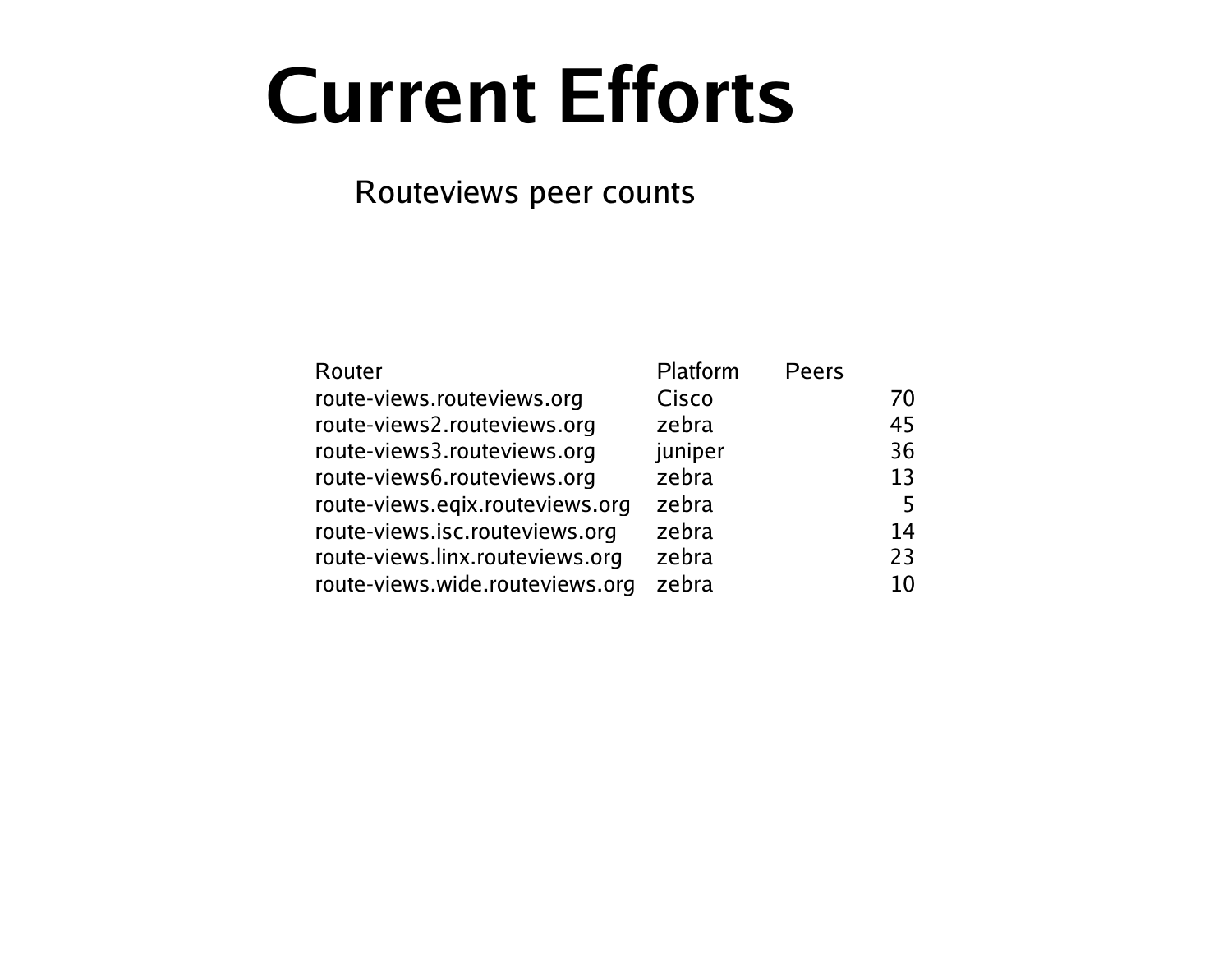#### **Future Efforts**

- **Deployment of additional regional collectors.**
- **More tool development.**
- **Local computing resources and storage for researchers.**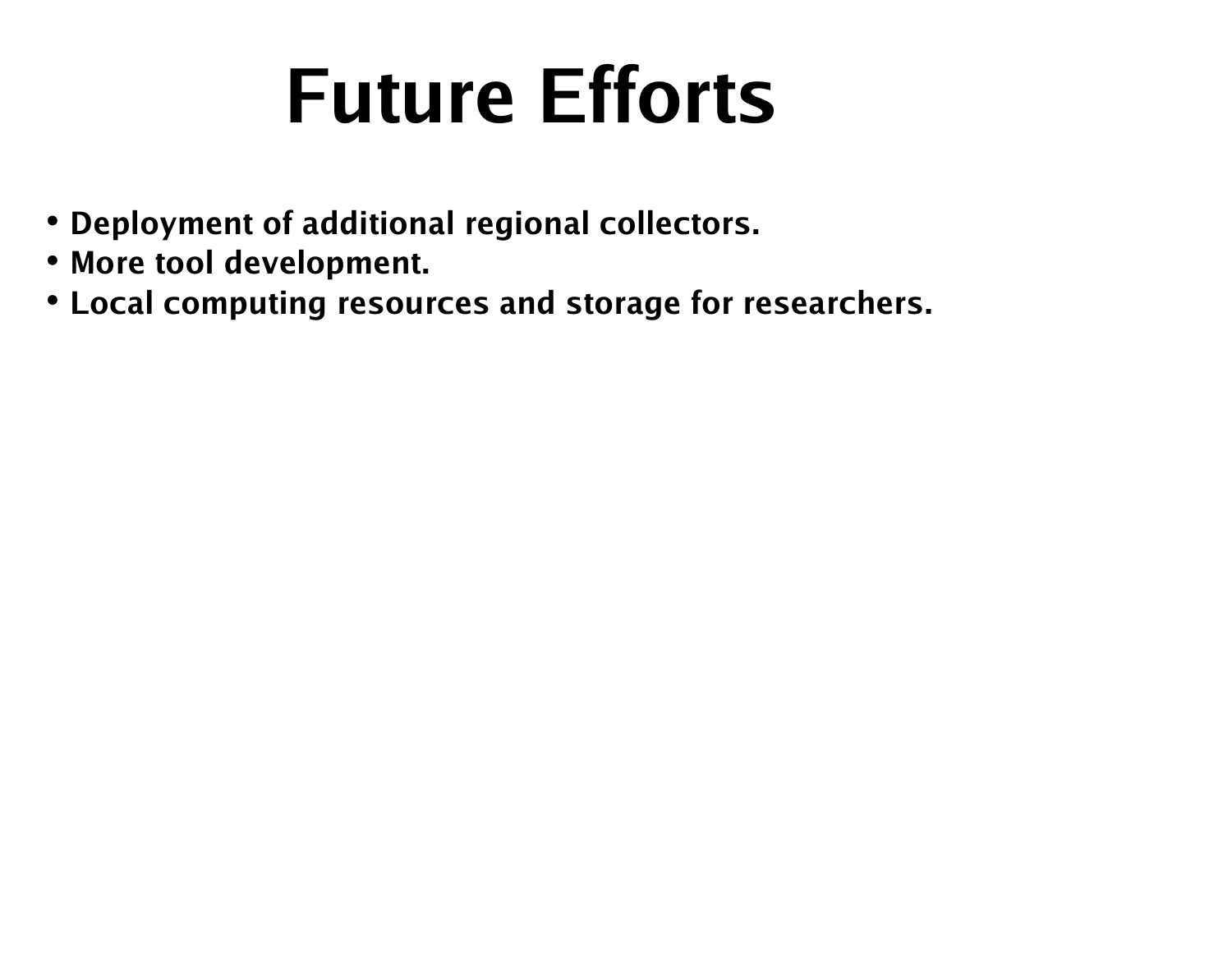## **Partcipation**

- **Bring a view to routeviews.**
	- **We're really looking for single hop views at the IXes we're already at.**
	- **Send mail to help@routeviews.org.**
	- **Send us a default full table.**
- **Host a collector.**
	- **We're looking to build out 3-5 new collectors over the next year.**
- **Use as an operational or research tool.**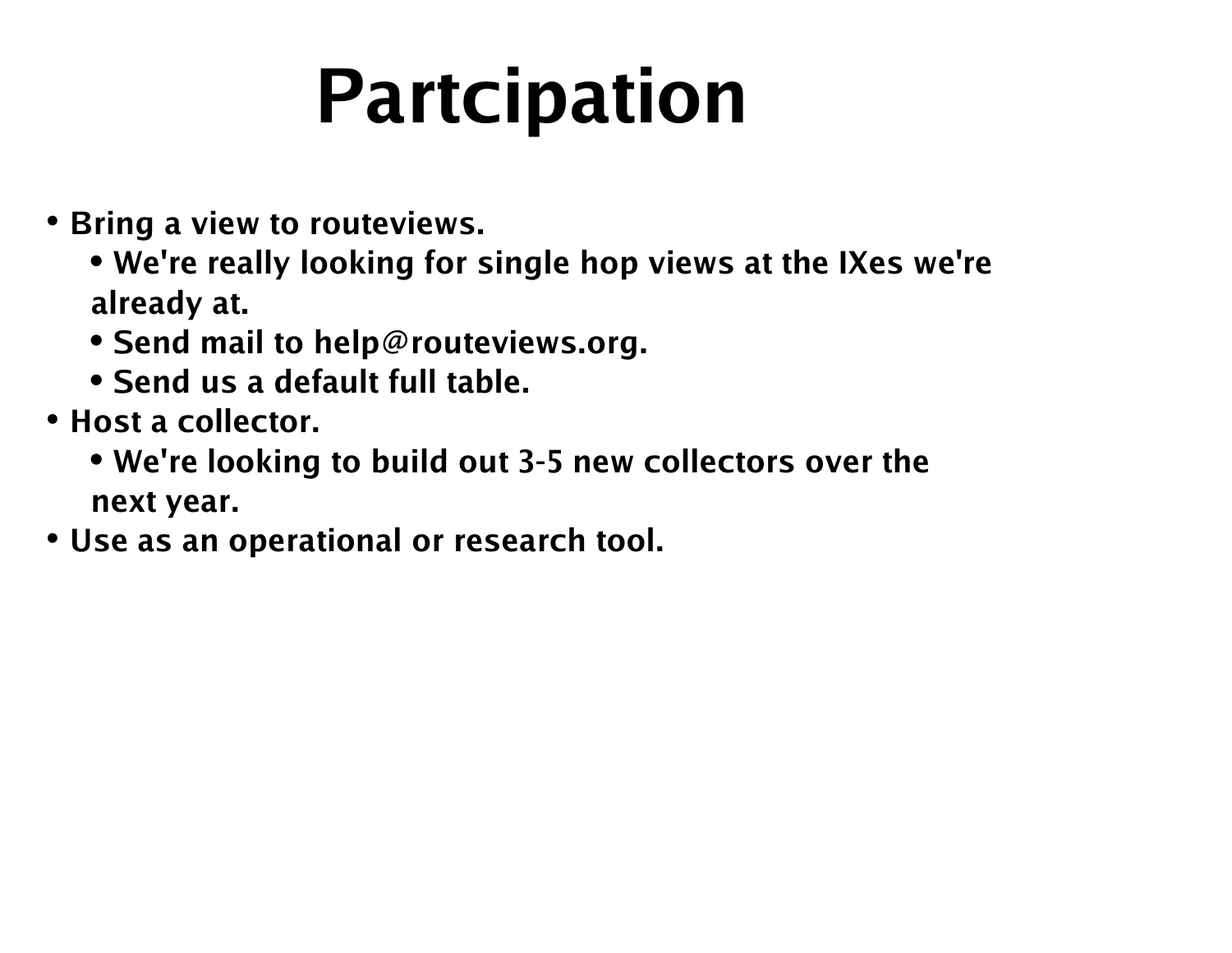## **Who We Are**

- **John Heasly (emeritus) heas@shrubbery.net**
- **Lucy Lynch llynch@uoregon.edu**
- **Joel Jaeggli joelja@twin.uoregon.edu**
- **Dave Meyer (Project Lead) dmm@maoz.com**
- **Mike Witt mike@uoregon.edu**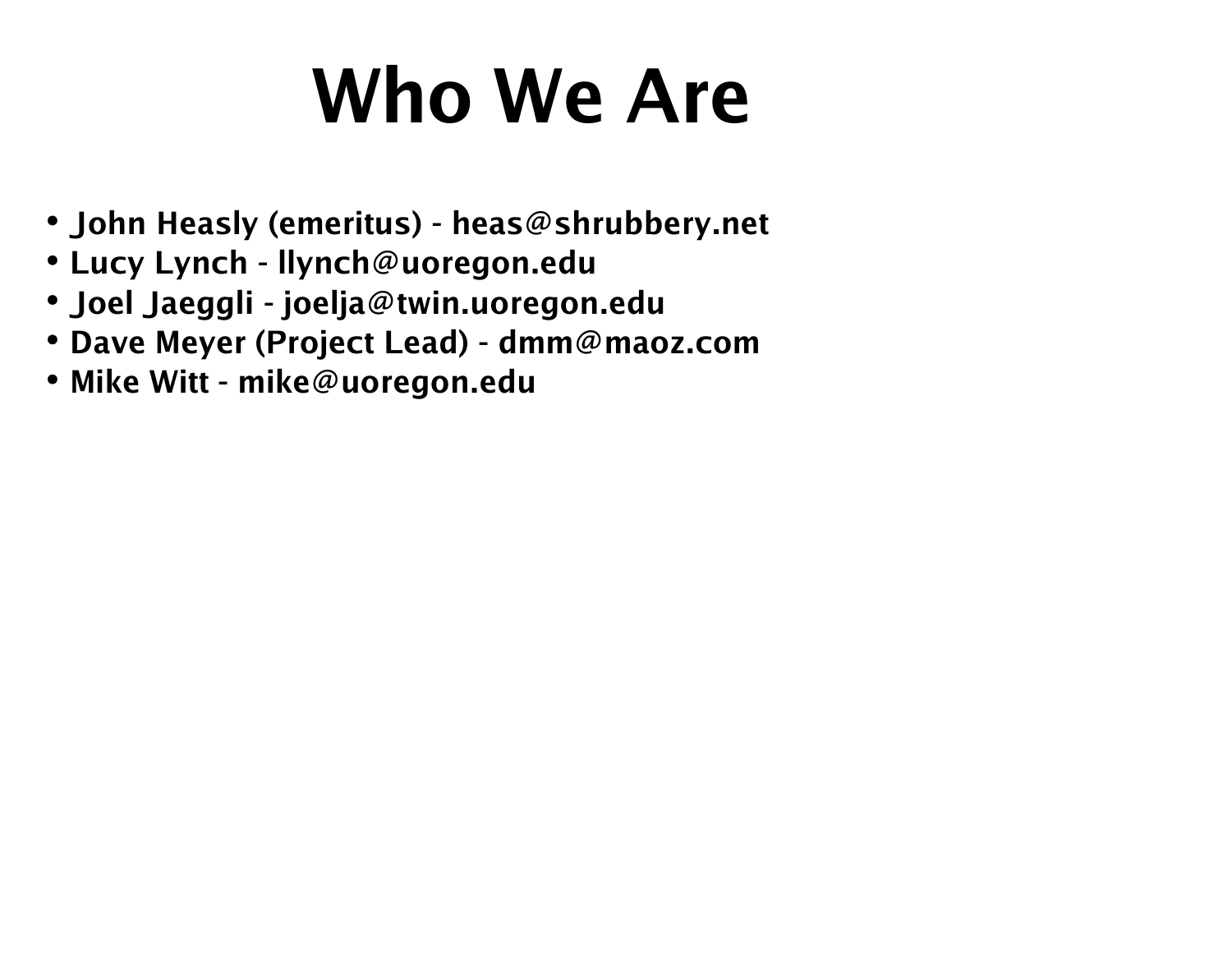# **Bibliography**

- Oregon Routeviews Project http://www.routeviews.org
- BGPlay@routeviews http://bgplay.routeviews.org/bgplay/
- BGPlay creators http://www.dia.uniroma3.it/~Ecompunet/
- CAIDA http://www.caida.org
- Routeviews Bibliography http://www.routeviews.org/papers/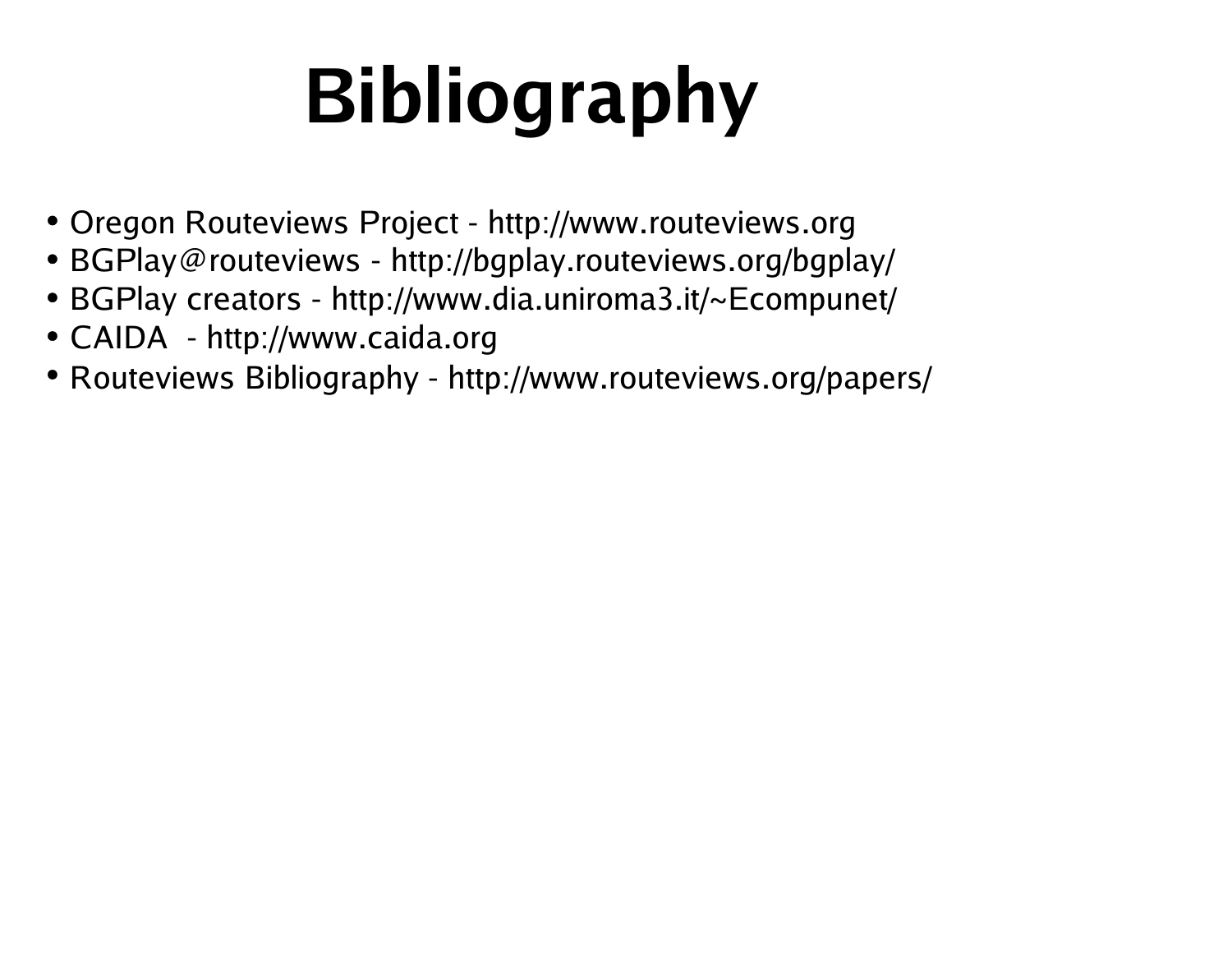Slide Note 1:

Slide Note 2:

Slide Note 3:

Slide Note 4:

Slide Note 5:

Slide Note 6: 220,533 IP addresses, 374,013 IP links, 154,104 destinations, 5,107 ASes (7% of ASes present in RouteViews BGP tables on January 16, 2000)

Slide Note 7:

Slide Note 8:

Slide Note 9:

Slide Note 10:

Slide Note 11:

Slide Note 12:

Slide Note 13:

Slide Note 14: